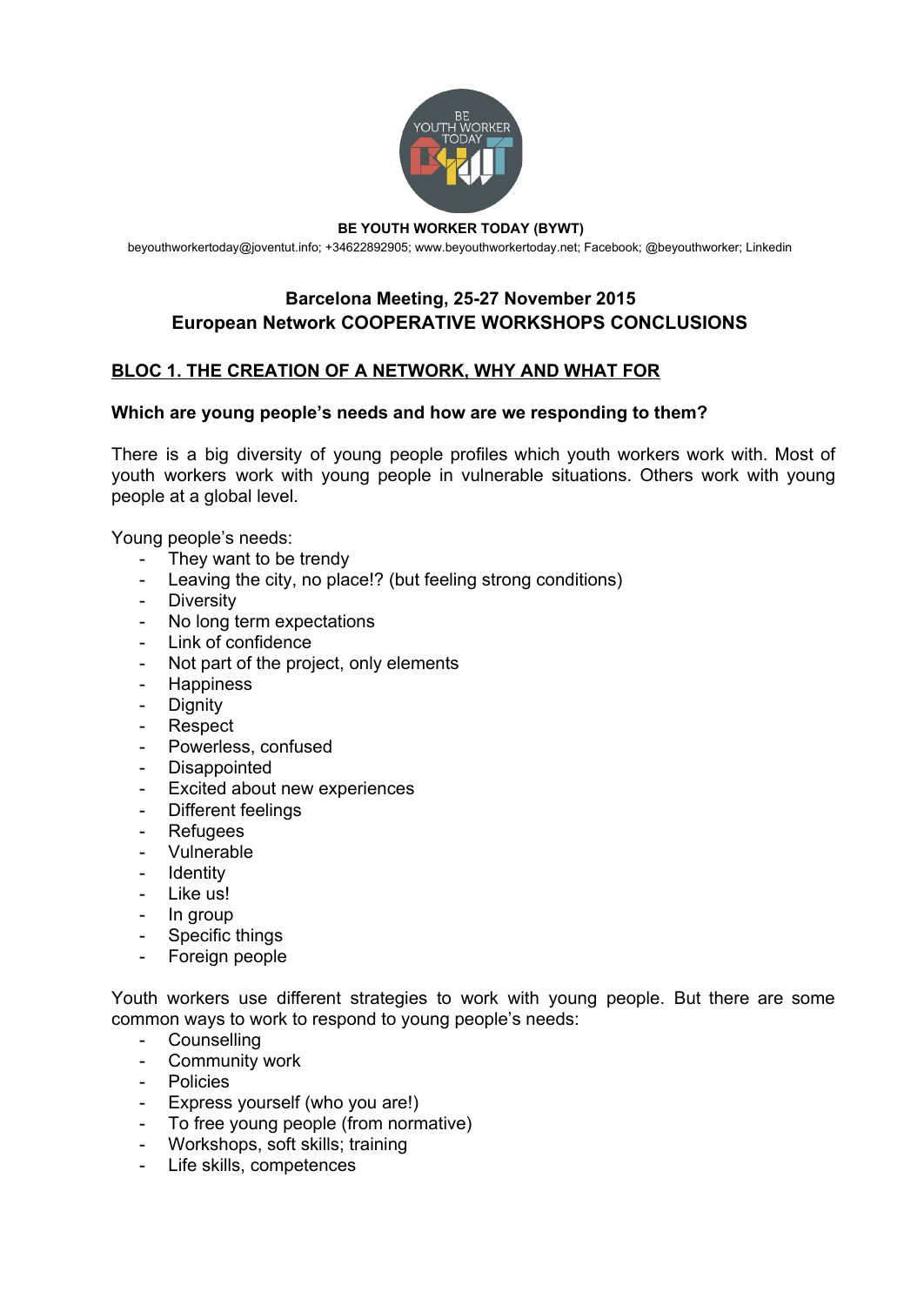

[beyouthworkertoday@joventut.info;](mailto:beyouthworkertoday@joventut.info) +34622892905; [www.beyouthworkertoday.net;](http://www.beyouthworkertoday.net/) [Facebook;](http://www.facebook.com/beyouthworkertoday) @beyouthworker; [Linkedin](https://www.linkedin.com/grps/Be-Youth-Worker-Today-BYWT-8413671/about?)

- Leisure (vulnerable groups)
- Street work
- Information
- Empower
- Create confidence (get closer)
- Connect young people
- Integration
- Mobility
- **Network**

### **Basic elements to define a professional network and its purposes**

- Why a network?
	- *The power vortex:*
		- Trust
		- Cooperation
		- Knowledge
			- Power for change
	- How to work in a network?
		- *Bridges over trouble waters:* 
			- Openness
			- Diverse
			- Meetings recharge energies
			- Sharing getting expertise
			- Sharing
			- Communication Tools
			- Resources
- How to create a network?
	- *The line of sustainability:* 
		- Common goals
		- Structured institutionalisation
		- Members
		- Positive impact
		- Sustainability
- Which are the common goals:
	- Capability approach
	- Open our perspectives, open context to rethink the system
	- Improve practice
	- Focus on talent and potentialities, not in problems
	- Standardise the profession
	- Analyse trends on the map and research; share
	- Know and promote the convention of children; work based in human rights
	- Debate, built and define the professional identity of youth workers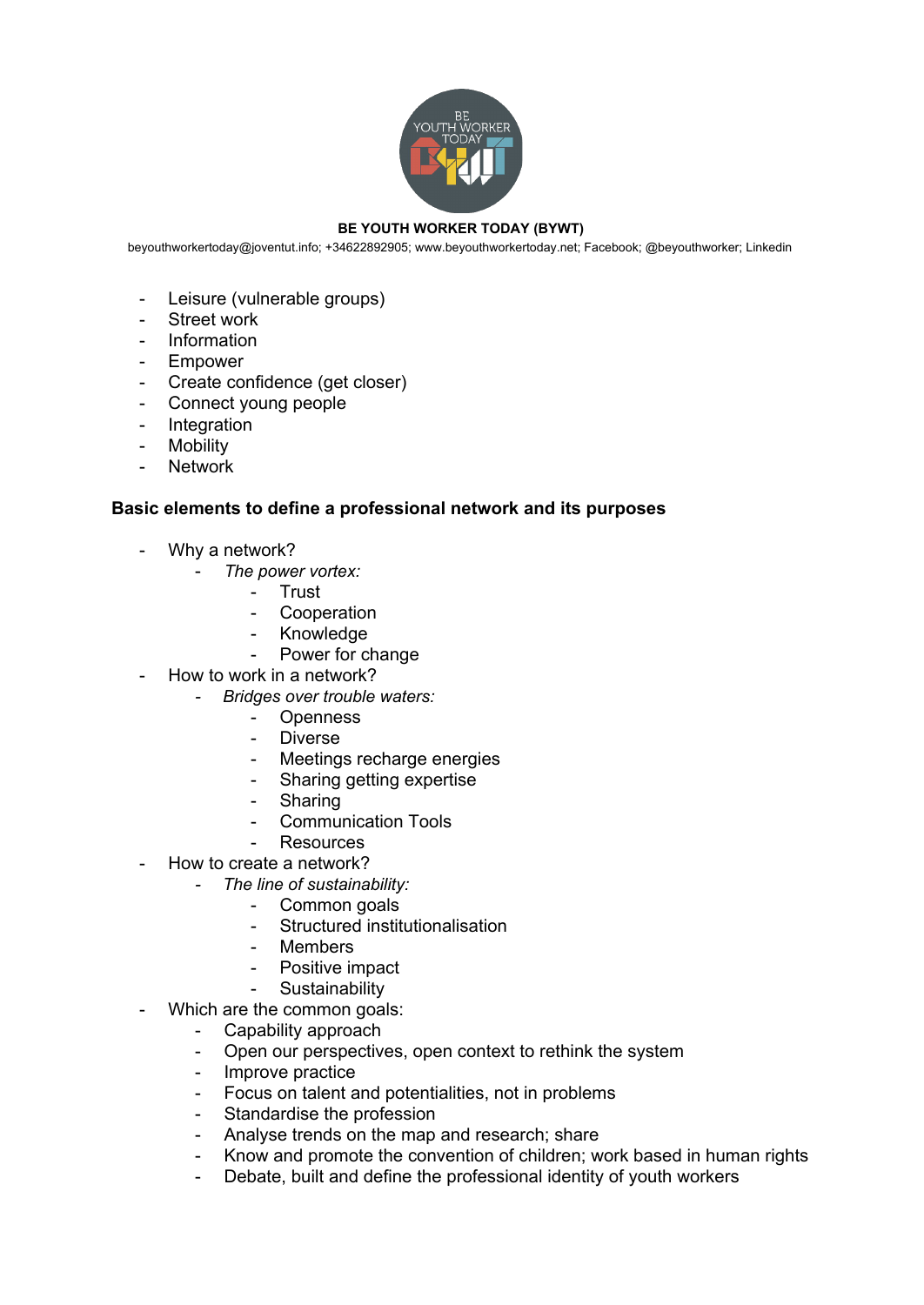

[beyouthworkertoday@joventut.info;](mailto:beyouthworkertoday@joventut.info) +34622892905; [www.beyouthworkertoday.net;](http://www.beyouthworkertoday.net/) [Facebook;](http://www.facebook.com/beyouthworkertoday) @beyouthworker; [Linkedin](https://www.linkedin.com/grps/Be-Youth-Worker-Today-BYWT-8413671/about?)

Each work in network creates positive synergies, so it's necessary to continue promoting networking. For the moment, an institutionalisation process of a youth workers network is not necessary, but we must use the existing resources and make more informal actions of network.

## **BLOC 2. SKILLS AND METHODOLOGIES. THE SOCIOEDUCATIVE RELATIONSHIP WITH YOUNG PEOPLE**

### **Youth Workers competences**

Youth workers count or should count on a list of basic/key competences:

| <b>Personal</b>                                                                                                                                                                                                                  | <b>Personal - Professional</b>                                                                                                                                                             | <b>Professional</b>                                                                                                                                                                                                                                                                                                                                                                                                                |
|----------------------------------------------------------------------------------------------------------------------------------------------------------------------------------------------------------------------------------|--------------------------------------------------------------------------------------------------------------------------------------------------------------------------------------------|------------------------------------------------------------------------------------------------------------------------------------------------------------------------------------------------------------------------------------------------------------------------------------------------------------------------------------------------------------------------------------------------------------------------------------|
| - Self-awareness<br>- Learning from mistakes<br>- Authenticity<br>- Self-esteem.<br>- Humour<br>- Positive thinking<br>- Motivation<br>- Passion<br>- Being present and<br>available.<br>- Self-awareness<br>development program | - Allowing expressing<br>ignorance<br>- No judgement<br>- Every person is a holy<br>being<br>- Soft skills<br>- Curiosity<br>- Empathy<br>- Mind and heart openness<br>- Critical thinking | - Creativity (theatre as a<br>tool)<br>- Proactivity<br>- Believing in the other's<br>abilities<br>- Ability to accompany youth<br>- Ability to empower youth<br>- Networking<br>- Knowledge of the rights<br>and legal framework (youth,<br>local, regional, national,<br>European)<br>- Pragmatism<br>- Prevention<br>- Project Management.<br>- Communication<br>- Orientation<br>- Risk management<br>- Theories and practices |

## **Youth Workers training**

Competences are developed or learned in different contexts:

**Formal:**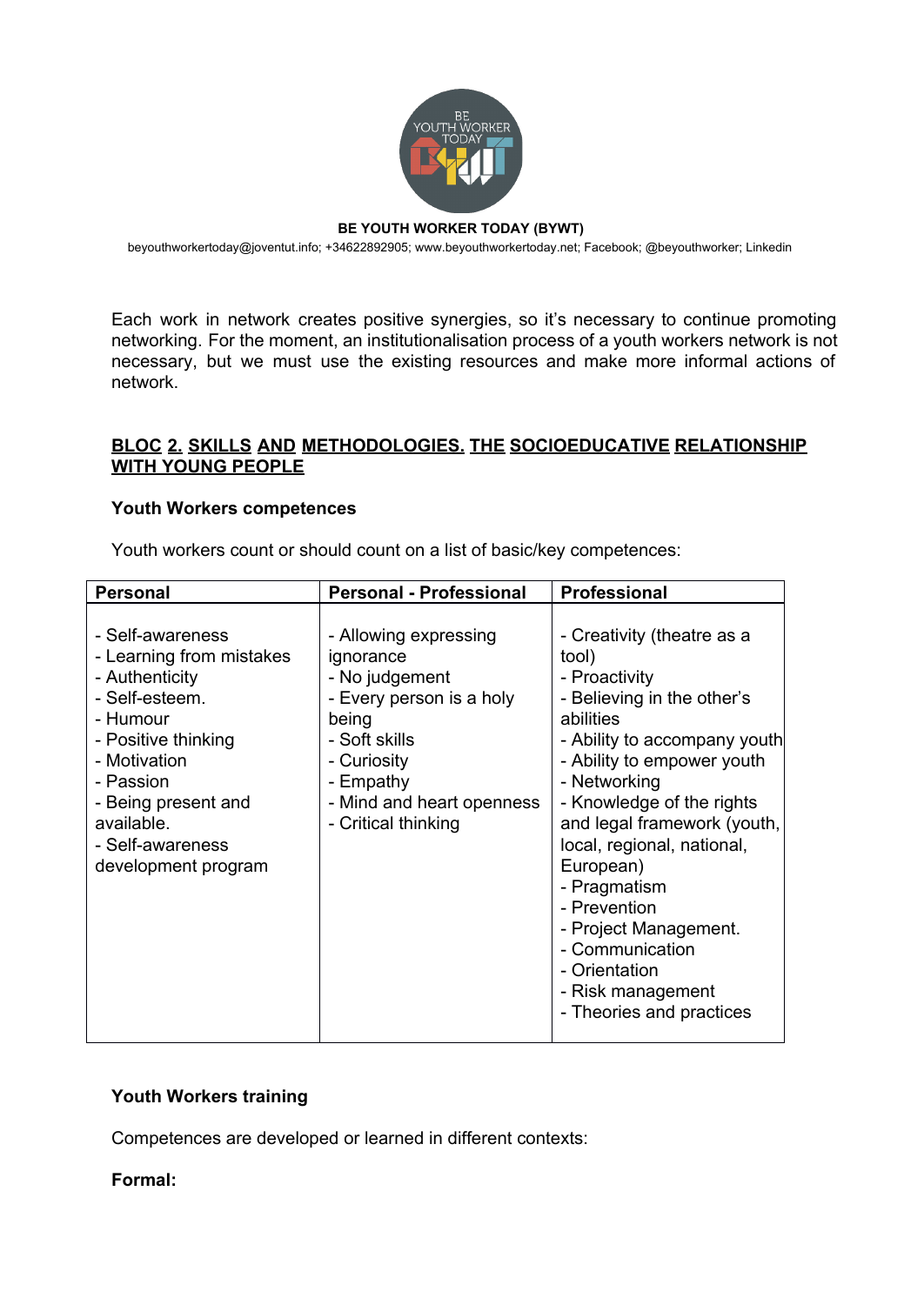

[beyouthworkertoday@joventut.info;](mailto:beyouthworkertoday@joventut.info) +34622892905; [www.beyouthworkertoday.net;](http://www.beyouthworkertoday.net/) [Facebook;](http://www.facebook.com/beyouthworkertoday) @beyouthworker; [Linkedin](https://www.linkedin.com/grps/Be-Youth-Worker-Today-BYWT-8413671/about?)

- Specific profiles of youth workers have different training. The most common training are social work and social education, not equally shared by countries
- None of the present countries has a specific training, official or recognised, for youth workers
- We still have the challenge to reach a better recognition of youth work

#### Non-formal:

- There are different trainings that allow us to focus on some of the aspects of youth work
- Associations are a key learning context and so it is youth work in itself. Learning by doing, peer learning and learning from youngsters

### Do we need a specific training, official and recognised one, only for youth **professionals?**

We are not sure. What we are sure about is what we expect a youth worker to have:

- Practical experience, either professionally or on a volunteer basis
- Basic training/education, does not need to be official, recognised or formal

| <b>Personal Experience</b>                                                                                                                                  | <b>Formal Education</b>                                                                                            | <b>Non-Formal Education</b>                                                  |
|-------------------------------------------------------------------------------------------------------------------------------------------------------------|--------------------------------------------------------------------------------------------------------------------|------------------------------------------------------------------------------|
| / Training to improvise<br>/ Learning from mistakes<br>/ Faith<br>/ Passion<br>/ Mandatory VS Freedom<br>/ Build yourself<br>/ Family<br>/ Life Experiences | / School, High school,<br><b>University</b><br>/ Ongoing / continuous<br>/ Institutions<br>/ NGOs and associations | / Community<br>/ Peers (colleagues)<br>/ Youngsters<br>/ Models or referents |
|                                                                                                                                                             | What's the importance we<br>really give to formal education<br>in youth work?                                      | How does Non-Formal<br>Education influence youth<br>work?                    |

## **BLOC 3. THE YOUTH ATTENTION SYSTEM. THE SENSE OF YOUTH WORK, WHY AND WHAT FOR**

## **Doing**

The variety and diversity of approaches, contexts and experiences generated a rich mix of points of view and deep debates amongst the different individuals. Anyway, some consensuses were reached through the common reflections: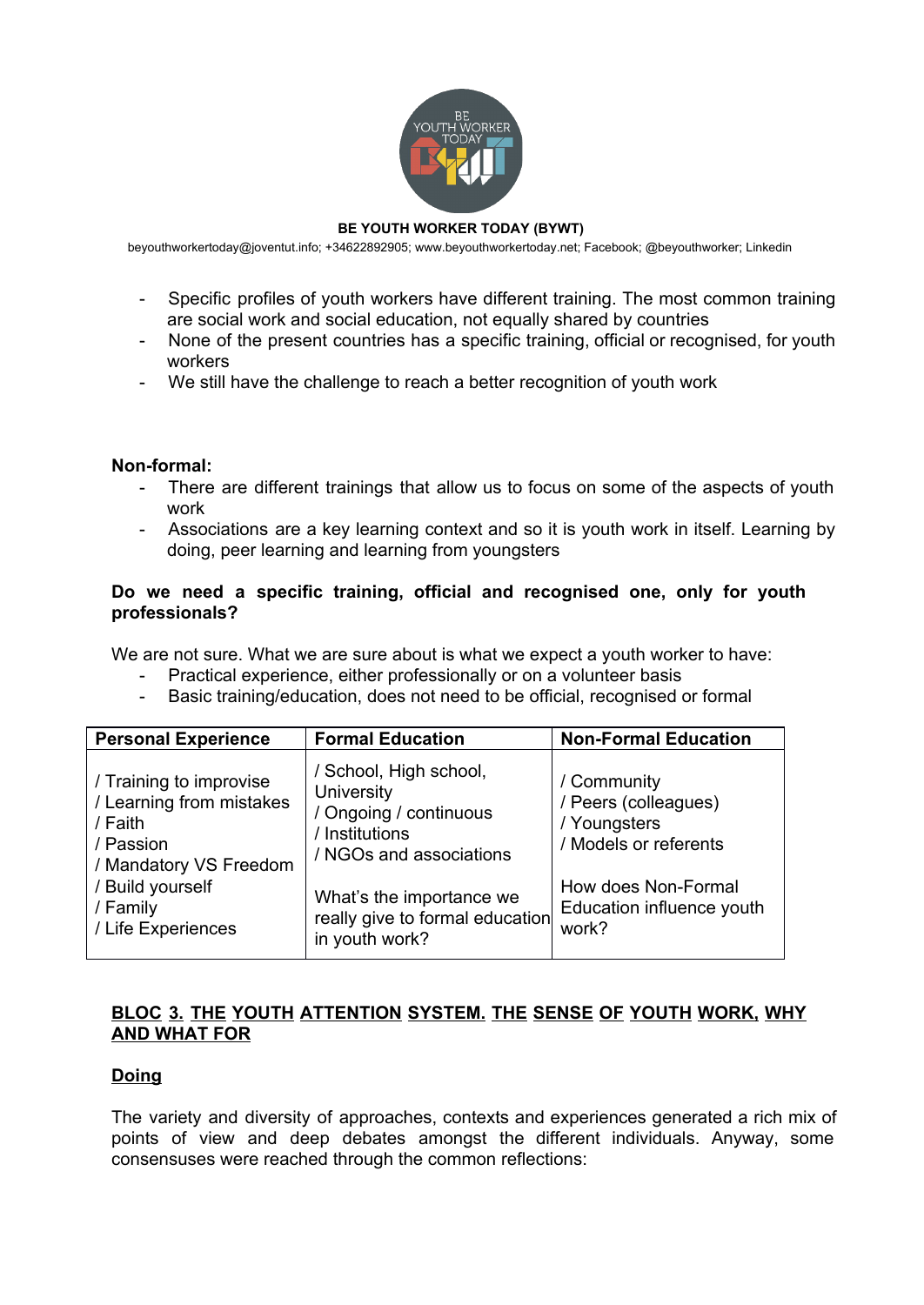

[beyouthworkertoday@joventut.info;](mailto:beyouthworkertoday@joventut.info) +34622892905; [www.beyouthworkertoday.net;](http://www.beyouthworkertoday.net/) [Facebook;](http://www.facebook.com/beyouthworkertoday) @beyouthworker; [Linkedin](https://www.linkedin.com/grps/Be-Youth-Worker-Today-BYWT-8413671/about?)

Youth workers can be seen from very different points of view: from information to guidance, from sharing advice to the advocacy for the different young opportunities. In any case, we can identify a stream of activities from the following fields: promotion, participation, early intervention, system information, voluntary engagement and empowering.

About empowering, it has to be said that it has a twofold perspective: on the one hand, empower young people, giving them skills and tools and, on the other hand, what is most important, to share the power with the youth. That means a fundamental change, changing the horizon of expectations and forcing the projects to go further beyond.

Even though each context is different, what is common is the not mainstreaming of young programmes and policies. Youth projects are generally (small) parts of vast systems of attention, not very well connected to the rest, being many times a kind of appendix of the whole. There is a clear conscience that this framing is determined by the ideology, power position and use of budget.

Finally, dialogue is a door to open the projects and to create new possibilities. In such a sense, what is wanted is the contact with new agents. Youth workers ought to be in the middle of the different dialogue directions, trying to find a balance amongst individual, groups, system and needs.

#### **Needs / Opportunities**

First assumption to assess the needs is that young people are not a problem, and consequently services don't have to be final solvers, responding to the situations via urgency treatments. That brings to the idea of changing the frame and the limits in which young people and services for young people are enclosed: culture, law, society, gender gap between generations, prejudices.

There is an obvious financial help needed to keep the different project and services, but also an extra motivation is necessary to being able to identify, understand and cope with the new situation, problems and opportunities that young people face. It is needed an active attitude of the professionals to be capable of address those issues.

Concerning potentialities, services ought to focus on developing new skills and competences. Anyway, an eye has to be kept on the "mantra" of entrepreneurship. Entrepreneurship is not a universal "panacea" for social, working and educational problems, disguising at the end a particular ideological interest. A more adequate assertion would be the absolute right to make mistakes.

#### **Must do (changes)**

The proposed classification of dimensions was considered as adequate.